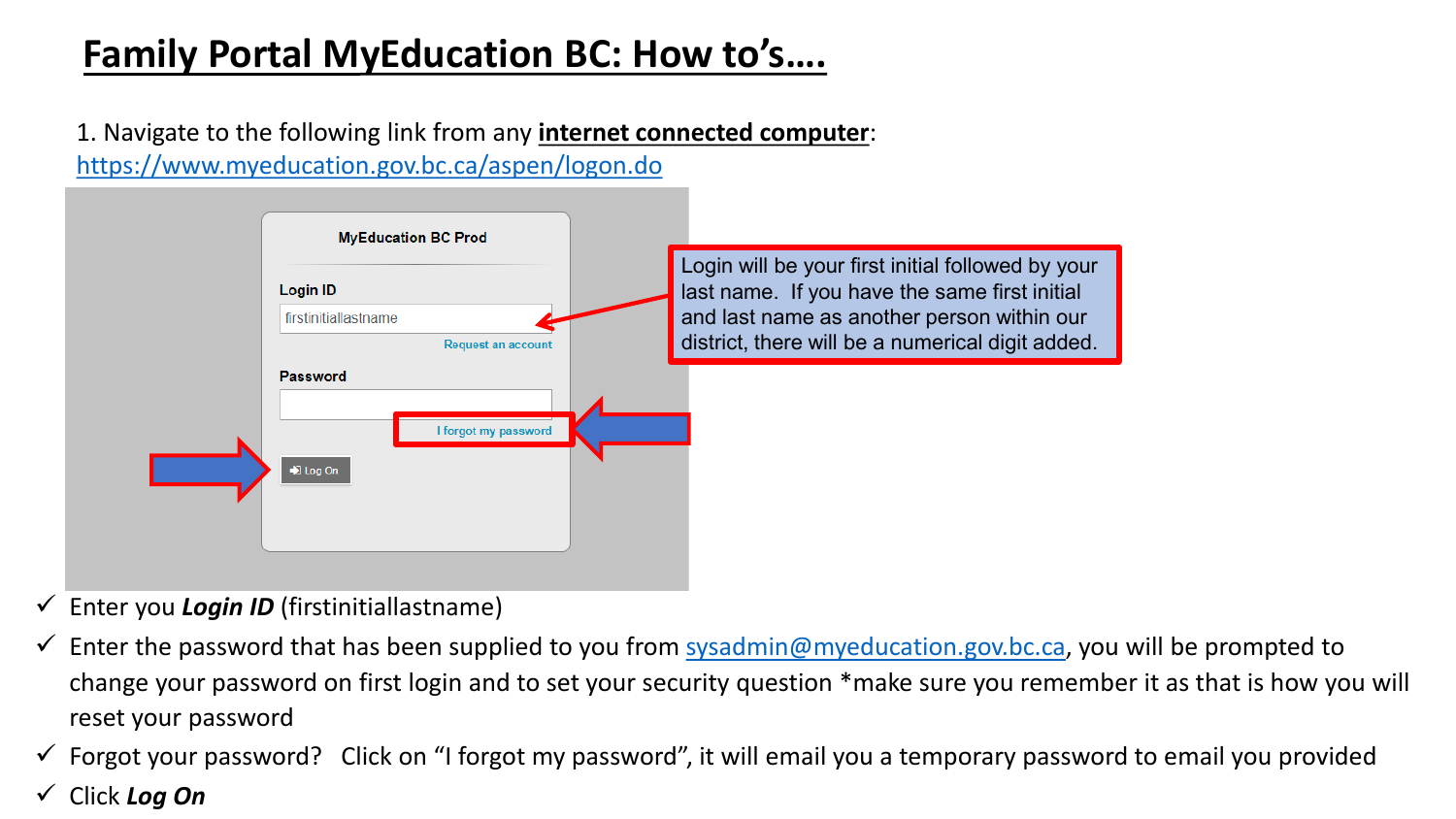

 $\checkmark$  There are 5 top tabs in the Family Portal. Each tab contains information specific to the user. *(\*Note: The Groups Top Tabs are not applicable at this time)*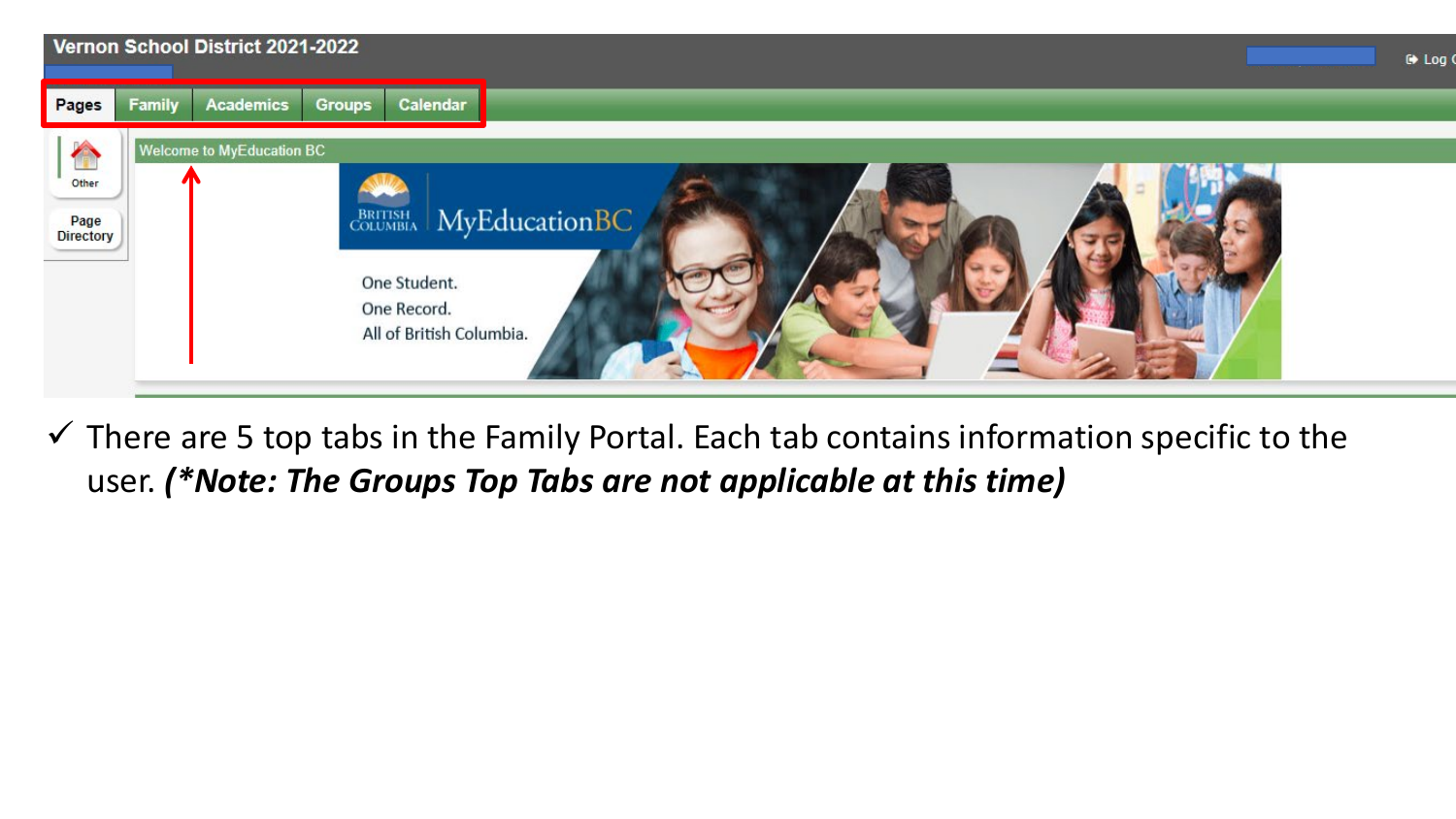

Welcome to MyEducation BC PRODUCTION



∕

Pages

**BRITISH MyEducationBC** 

All SD22 students in your family should appear here!

Category

Category

Due

Completed

## **Report Cards View and Print**

| Recent Activity |  |  |
|-----------------|--|--|
|                 |  |  |
|                 |  |  |

Student 1

• 05/14/2021 - Attendance (Absent, Excused)

#### Search:

▼

To Do

Course

#### Last 30 days V  $\nabla$  Attendance  $\nabla$  Grades

Filename Report Cards - Middle Years and Secondary

DateUploaded Creator  $[1 - 1$  of 1]

**Description** 59 KB 5/25/2021 3:45 PM Kielan, Trisha Report card for

#### **System Maintenance & Announcements**

Published Reports

### **Welcome to MyEducation BC PRODUCTION**

#### COVID-19 Daily Health Check Website

The COVID-19 Daily Health Check website contains the most up-to-date B.C. health guidelines and is user-friendly for children to complete daily. This resource can assist in preventative measures for families and help with the decision on whether students should attend school that day. You can also download the app via the following links: iPhone/iPad iOS or Android devices.

#### Weekly Maintenance Windows - Outages may be required

Every Wednesday from 6:00 to 11:00 pm and every Sunday from 6:00 to 11:00 am. If outages are required, the Production environment will b unavailable during these windows.

#### **Protecting Personal Information**

Protecting personal information is critical to everyone using MyEducation BC. While school districts are responsible for the protection of their students and staff's personal information, the Ministry of Education ensures personal information is secure within MyEducation BC by implementing industry best practices and following strict privacy requirements.

Learn more about how personal information is protected within MyEducation BC by visiting the following links:

• Freedom of Information and Protection of Privacy Act

Voverdue Online Assignments V Tomorrow V Today Week View

Assignment

. 05/19/2021 - Attendance (Tardy) Class: AM Attendance Period: AM

. 05/18/2021 - Attendance (Tardy) Class: AM Attendance Period: AM

• 05/14/2021 - Attendance (Absent, Excused) Class: SCIENCE 10 Period: G

• 04/29/2021 - Term Grades Posted (COMPUTER SCIENCE 10) Teacher: Light, N • 04/29/2021 - Term Grades Posted (COMPUTER SCIENCE 10) Teacher: Light, N

. 04/27/2021 - Term Grades Posted (COMPUTER SCIENCE 10) Teacher: Light, N

• 05/14/2021 - Attendance (Absent, Excused) Class: GRADE 10 CAREER LIFE EDUCATION S Period: H

. 04/27/2021 - Term Grades Posted (FOUNDATIONS OF MATH AND PRE-CALCULUS 10) Teacher: Kirkey, D

**Overdue Online Assignments** Assignment

Student 2 (15)

Course

No assignments scheduled

Today: Tuesday, May 25

No assignments scheduled.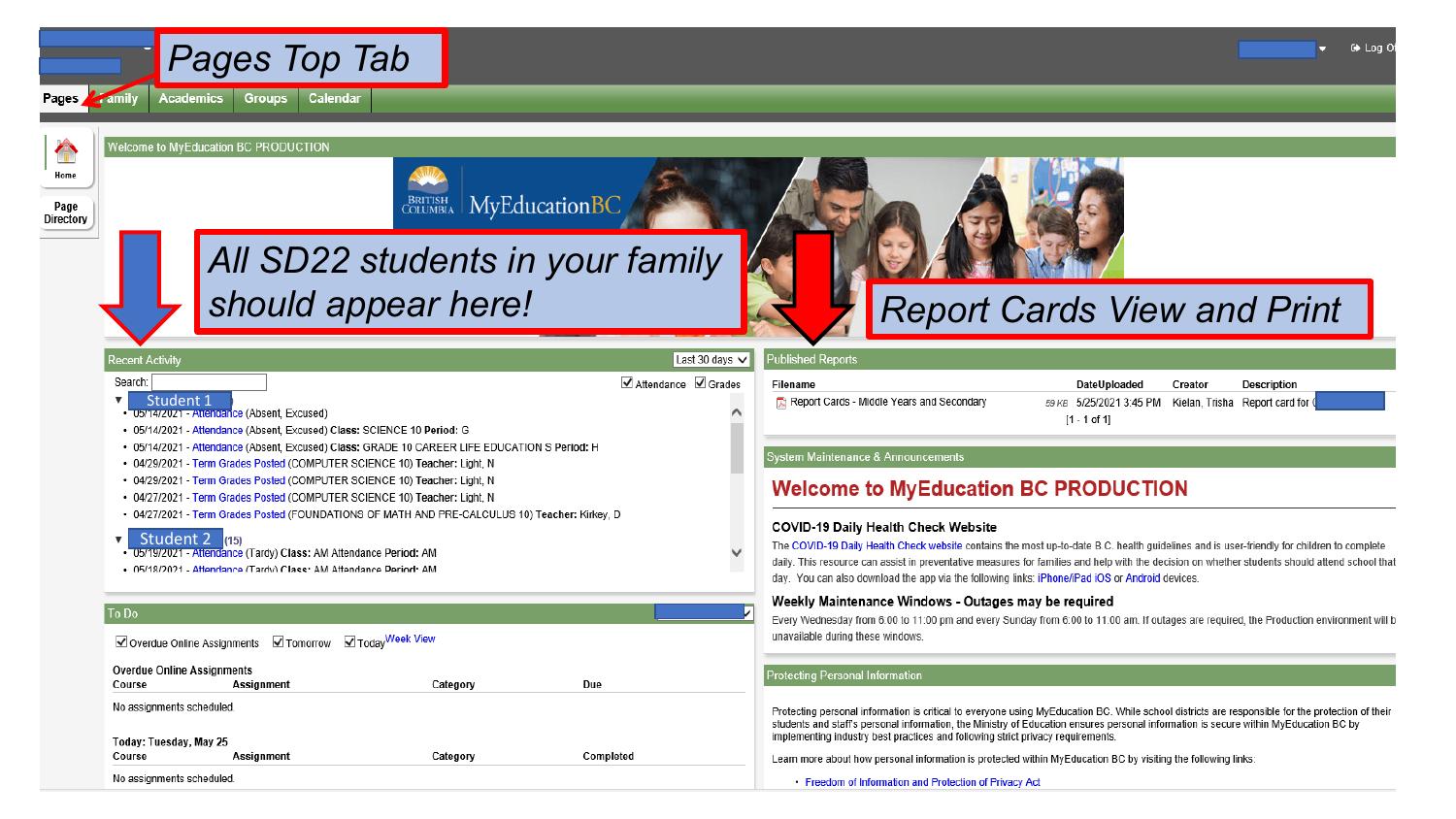| Pages               | <b>Family Cademics</b><br>Groups                                               | <b>Family Top Tab</b>                       |                               |                                                                            | u→ Log ∪π      |  |
|---------------------|--------------------------------------------------------------------------------|---------------------------------------------|-------------------------------|----------------------------------------------------------------------------|----------------|--|
| <b>Students</b>     |                                                                                |                                             |                               |                                                                            |                |  |
| Details             | Options $\blacktriangledown$<br>Reports $\blacktriangledown$<br>Search on Name | 10 <sup>o</sup><br>Ħ<br>$\alpha$<br>$a + z$ |                               |                                                                            | 因              |  |
| Contacts            |                                                                                |                                             | 0 of 2 selected $\mathscr{D}$ |                                                                            | Active Student |  |
| Daily<br>Attendance | Name                                                                           | <b>DOB</b>                                  | Grade                         | School > Name                                                              |                |  |
| Transcript          |                                                                                |                                             |                               |                                                                            |                |  |
| Assessments         |                                                                                |                                             |                               |                                                                            |                |  |
| Schedule            | All family members attending school in SD22                                    |                                             |                               |                                                                            |                |  |
| Membership          | should appear on this list!                                                    |                                             |                               |                                                                            |                |  |
| Transactions        |                                                                                |                                             |                               |                                                                            |                |  |
| Documents           |                                                                                |                                             |                               |                                                                            |                |  |
| Notification        |                                                                                |                                             |                               |                                                                            |                |  |
|                     |                                                                                | V                                           |                               | You will need to "select" your child<br>one at a time by checking the box. |                |  |